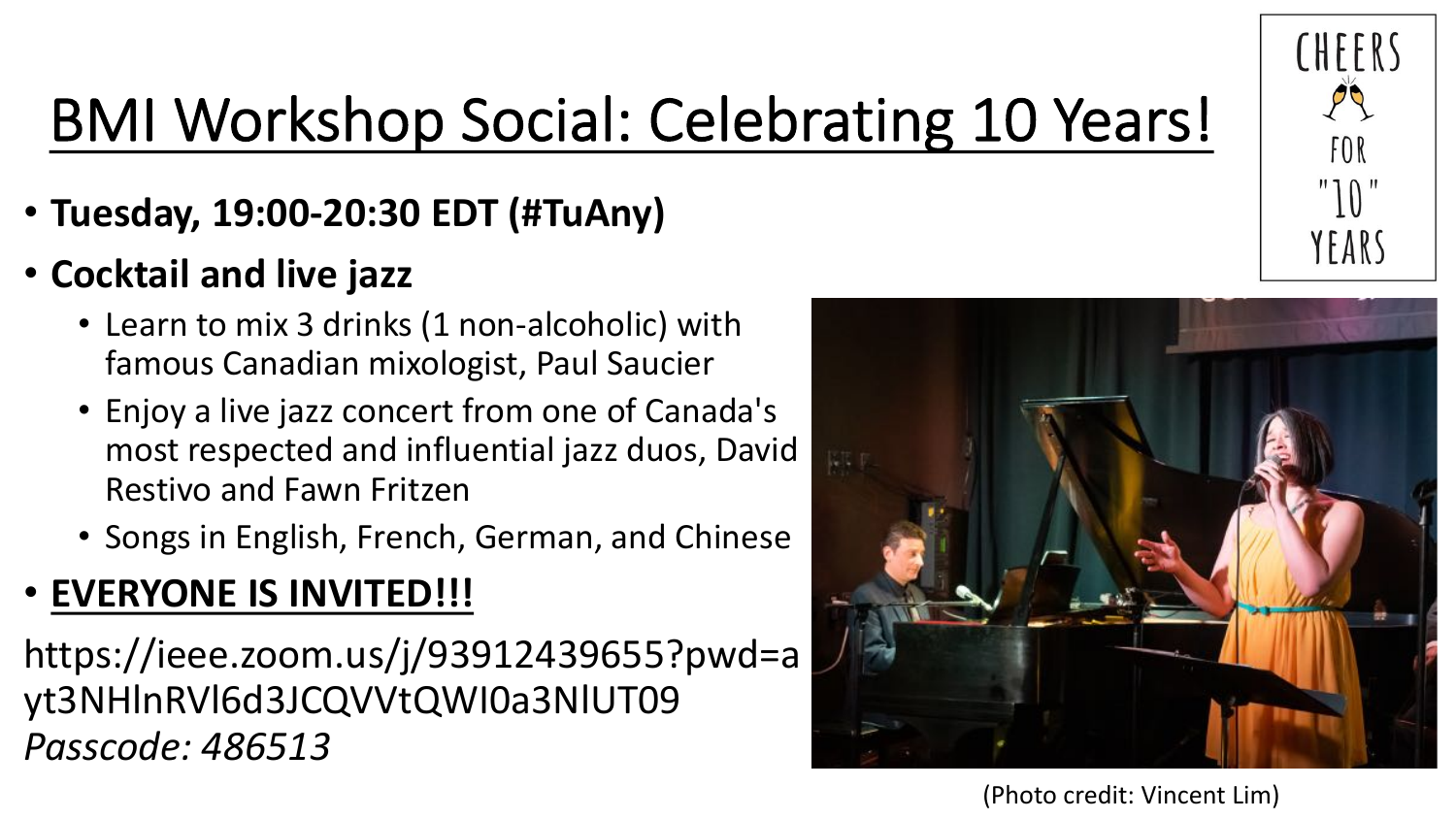#### **Paul Saucier**

*Is a world-renowned mixologist, known for his professionalism and expertise in classic cocktails. After tending in cocktail bars in NYC and Europe, he went back to his hometown of Ottawa, Ontario where he became the first Lead Mixologist and Head Bartender at the prestigious Fairmont Chateau Laurier where he created "The Statesman". He has since worked with many other bars, creating their cocktail lists and training bar staff across North America.*



### **Cocktail Ingredient List:**

Capone's fav Glassware  $-$  rocks glass with ice Tools: Shaker, jigger, strainer, muddler, ice Bourbon (best) - or Whiskey Balsamic Vinegar Fresh basil (5 leaves) Simple syrup Ginger Ale or Ginger Beer

Strawberry Daiquari (alcohol free) Glassware – Coupe Tools: Shaker, jigger, strainer, muddler, ice, granulated sugar Fresh strawberries (4-6) 2 limes Simple syrup Optional - Thyme

Cosmo Glassware – Martini glass Tools: Shaker, jigger, strainer, ice, 1 orange peel. Vodka – ideal is Absolut Citron Cointreau or Triple Sec (orange liqueur) Cranberry Juice 1-2 Limes Simple syrup

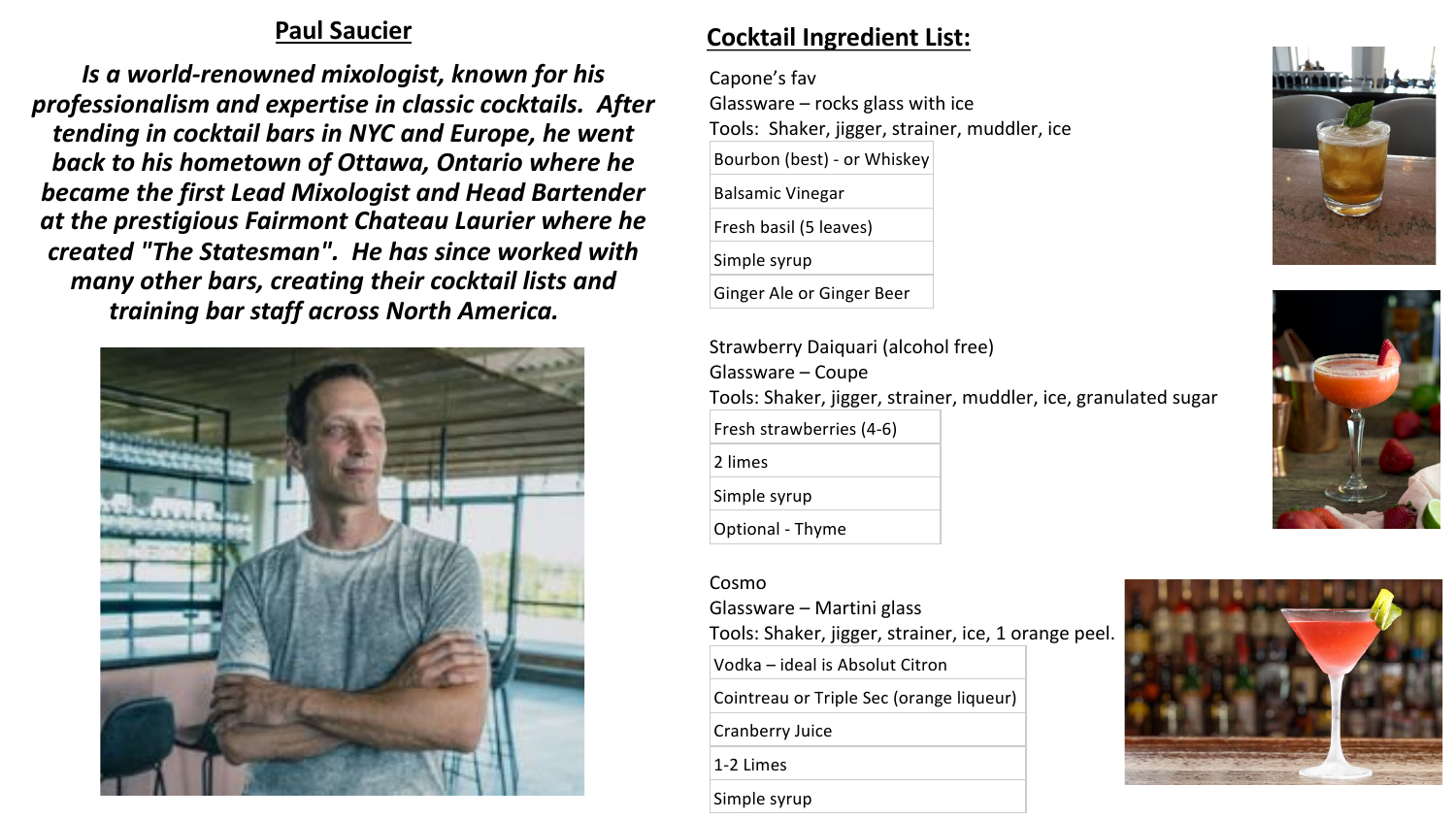**Pianist David Restivo and Fawn Fritzen both stand among the most celebrated performers in Canada's jazz family. As musical and life partners, Fawn and David have a special and heart-warming chemistry in their duo shows.**

**David is a JUNO award-winning pianist and composer, well-known for his work with Rob McConnell and The Boss Brass, the Mike Murley Quintet, songwriter Marc Jordan, and a host of international jazz greats.** 

**Fawn embodies Canada's diversity with her mixed cultural roots of Chinese, French, and German. She sings in her four ancestral languages while blending jazz, roots, and gospel with candid storytelling. Fawn is the winner of the 2014 Julian Award of Excellence for Emerging Jazz Artists and recently released her third album, How to Say Sorry and Other Lessons, on Chronograph Records.**



*<http://fawnfritzen.com/> <https://selkirk.ca/faculty/david-restivo>*

(Photo Credit: Christian Kuntz)